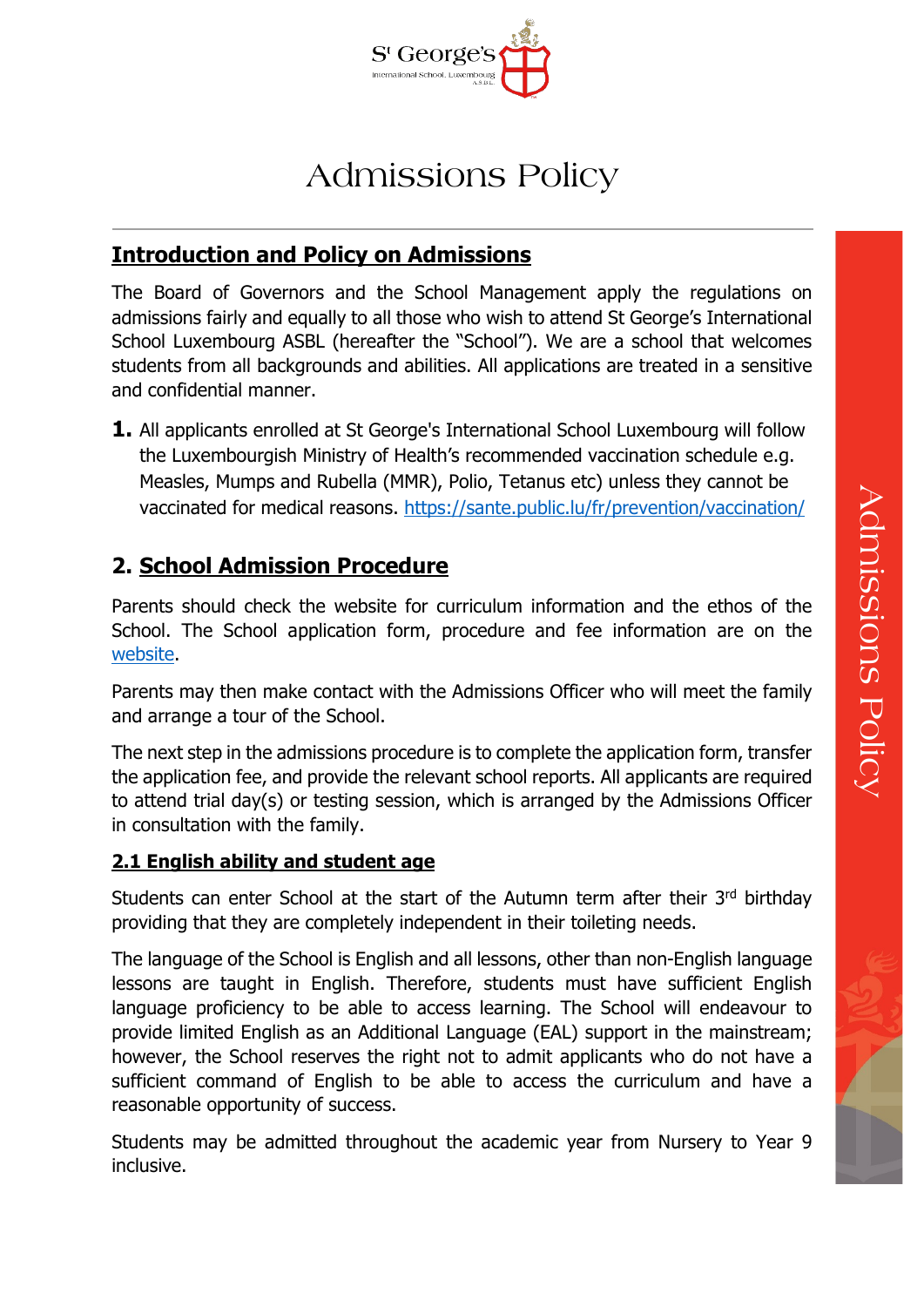For entry to Secondary school a student must be fluent in English. The School will test this as part of the admissions process.

No student will be admitted without the agreement of the Head Teacher of the relevant section of school. For entry into the IGCSE and A level programmes the student must join the programme at the beginning of Year 10 (IGCSE) or Year 12 (A level). Other entry points are not generally available.

### **2.2 Students with Special Educational Needs and Disabilities (SEND)**

To enable the School to make an informed decision of a student's learning needs, the parents of a student who has any identified disability or special educational need, or has been enrolled in any educational support programme, **must** disclose this information on the application form at the initial stage of the admissions process. Full details of any previous educational psychologist's evaluation or educational support assessment must also be provided.

A student's level of need is relevant to entry into the School as the School must be sure that it has the facilities and the educational expertise to deal with the identified level of educational need.

Applicants for whom there has not been a full and accurate disclosure of educational records, including previous psychological/educational testing, will not be considered for admission. If the student is admitted and subsequently a previously diagnosed Special Educational Need and Disability (SEND) is identified which was not disclosed by their parents, the School reserves the right to withdraw the place.

If the school deems it necessary to request psychological/educational testing at any time they will specify the tests to be carried out at the cost of the family. If a family does not agree to this request the school will be unable to offer a place to the student or may, if already admitted, reconsider the position of the student at school.

#### **2.3 Documents and trial days**

The School cannot consider an application until all reports and all necessary paperwork from previous schools have been received.

The School will then arrange the mandatory trial day(s) for the student. After the trial day(s) or testing has/have been completed, the School will communicate to the family whether the School can offer a place. The School cannot offer a place until the trial day(s) or testing is/are completed.

The School will only consider admission when the following documents have been received.

- The completed application form,
- The application fee payment,
- School reports and any relevant additional testing results,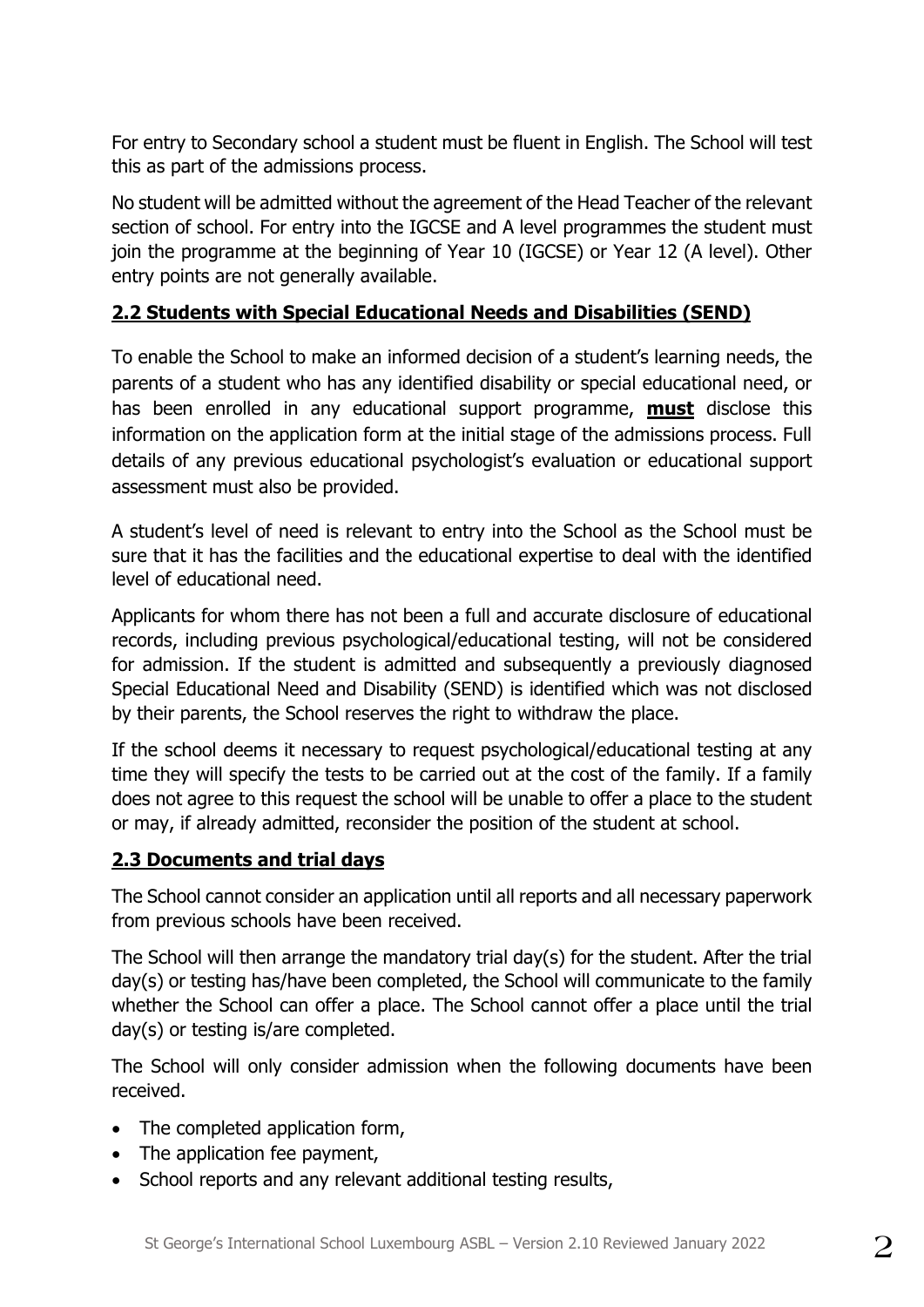- Receipt of any requested further background information,
- An internal report from the trial day(s) of the student.
- Copy of passport
- Copy of vaccination certificate (including MMR)

There is no testing of applicants in Primary. We use placement tests in English, Mathematics, French and German for Secondary applicants in Key Stage 3 and 4. Key Stage 5 applicants have subject testing in potential areas of study.

## **2.4 Offer of a place at the School**

The School will evaluate the student and either make an offer of a place or will inform parents that the student cannot be admitted.

All decisions not to admit are reviewed by the Principal. Offer letters are sent out as soon as possible following the trial days. The decision is based on the evidence provided by the parents, the behaviour and attitude displayed during the trial days and the results of the entry tests. Parents may appeal, in writing, to request this information be reviewed again by the Principal. The Principal's decision is final.

## **1. Sizes of classes**

We aim to teach Foundation stage in classes of less than 20 students with 2 members of staff. In Primary, we endeavour to maintain a class size of less than 20 students however it may be necessary on occasion to slightly exceed this. In Secondary tutor groups will not normally exceed 22 students, whilst subject classes may be smaller.

## **2. Allocation to class**

This will be according to the age of the student:

| Child's Age<br>(as of<br>1st Sept.) | School              | <b>Key Stage</b><br>$( = cycle)$       | <b>Intl Primary</b><br>Curriculum<br>(IPC) | Class                                 |
|-------------------------------------|---------------------|----------------------------------------|--------------------------------------------|---------------------------------------|
| 3<br>4                              | Primary<br>School   | Foundation                             |                                            | Nursery<br><b>Reception Class</b>     |
| 5<br>6                              |                     | Key Stage 1<br>$(=KS1)$                | Milepost 1<br>$(=MP1)$                     | Year <sub>1</sub><br>Year 2           |
| $\overline{7}$<br>8                 |                     | Key Stage 2<br>$(=KS2)$                | Milepost 2<br>$(=\mathsf{MP2})$            | Year <sub>3</sub><br>Year 4           |
| 9<br>10                             |                     |                                        | Milepost 3<br>$(=\mathsf{MP}3)$            | Year 5<br>Year <sub>6</sub>           |
| 11<br>12<br>13                      | Secondary<br>School | Key Stage 3<br>$(=KS3)$                |                                            | Year 7<br>Year <sub>8</sub><br>Year 9 |
| 14<br>15                            |                     | Key Stage 4<br>$(=KS4)$                |                                            | Year 10<br>Year 11                    |
| 16<br>17                            |                     | Key Stage 5<br>$(=KS5)$<br>or 6th form |                                            | Year 12<br>Year 13                    |